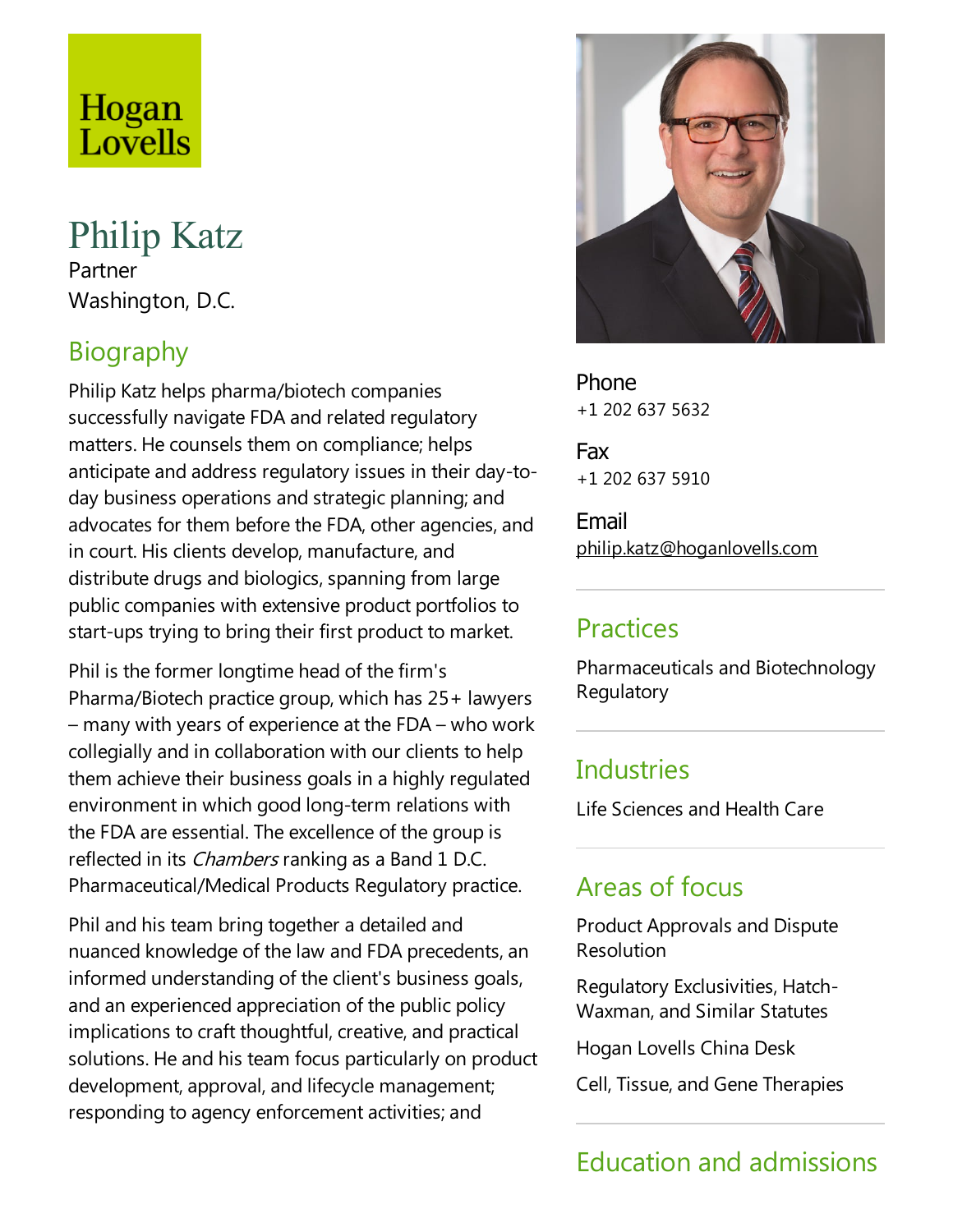counseling on business transactions. He has deep knowledge of the Hatch-Waxman Act, Orphan Drug Act, and Biosimilars Price Competition and Innovation Act.

Phil served as Chairman of the board of directors of the Food and Drug Law Institute (FDLI) and as a result of his dedicated work, he received the FDLI Distinguished Service and Leadership Award. Phil's leading role in the food and drug bar is reflected in his many recognitions, including Legal 500, Best Lawyers in America, Who's Who Legal, LMG Life Sciences "Regulatory Star," and Chambers.

#### Representative experience

Represented Depomed at FDA and in court to obtain orphan exclusivity for Gralise.

Represented senior executive in negotiating and operating under FDA consent decree and subsequent DOJ investigation.

Authored successful FDA petition ensuring patent certification and opportunity for litigation and 30 month stay with competitor's 505(b)(2) NDA.

Successfully advocated to FDA Exclusivity Board for favorable decision on scope of 3-year exclusivity.

Worked with senior management to help a company develop and implement an NDA resubmission strategy after a Complete Response Letter.

Represented reference listed drug sponsor in negotiating shared REMS with generic competitor and advocating at FDA on related issues.

Represented overseas manufacturer in responding to Form FDA 483 inspectional observations and subsequent Import Alert.

Advised company with FDA strategy for approval of first product, responded to competitor petitions, and interacted with underwriters in IPO.

## Awards and rankings

**Healthcare: Pharmaceutical/Medical Products** 

#### Education

J.D., Georgetown University Law Center, magna cum laude, Order of the Coif, 1992

B.A., University of Virginia, with distinction, 1981

#### Bar admissions and qualifications

District of Columbia

#### Court admissions

U.S. Supreme Court U.S. District Court, District of Columbia